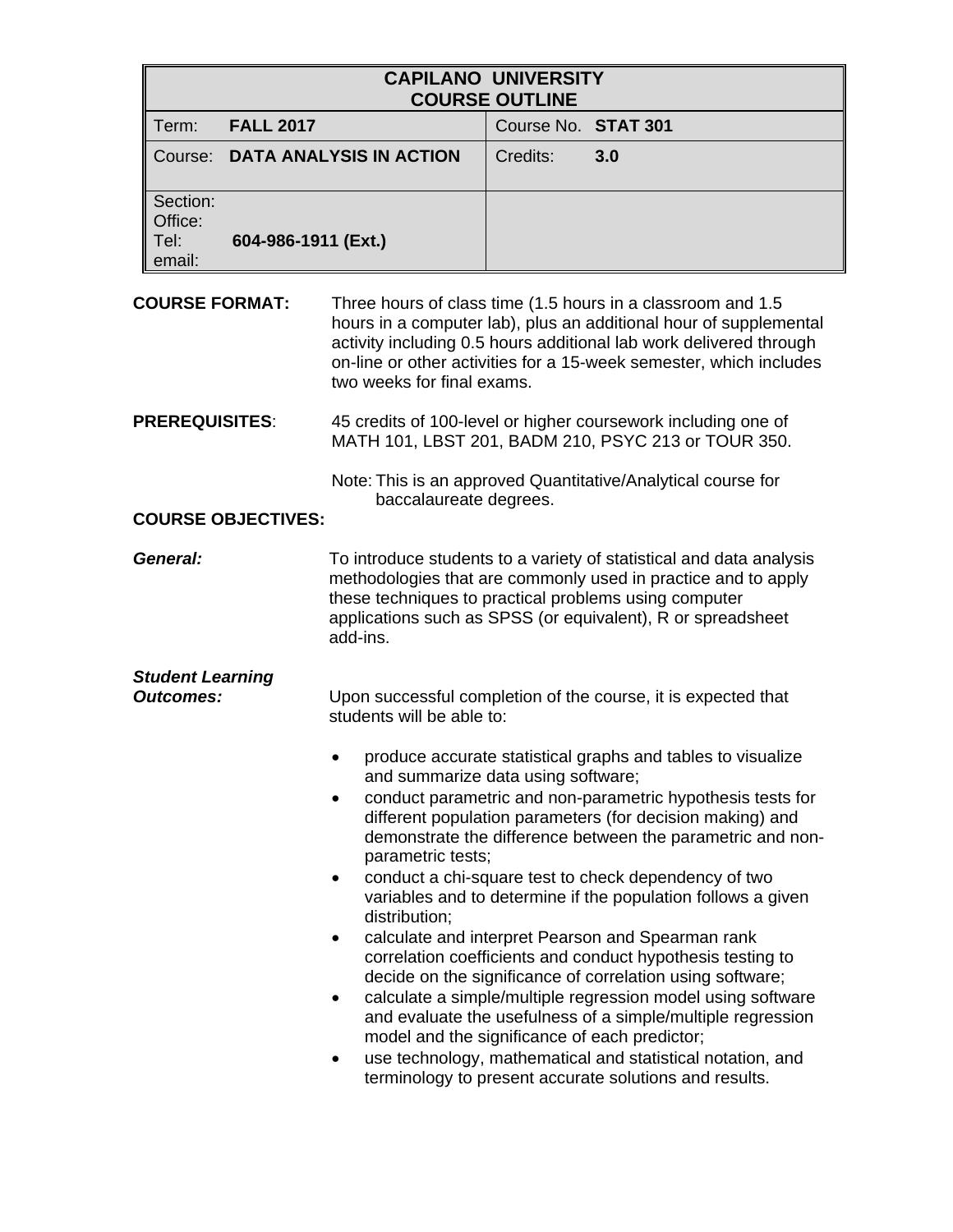## **REQUIRED COURSE MATERIALS:**

- **Textbook:** Instructor's Course Pack
- **Class Notes:** Some instructors will have class notes available for purchase in the Bookstore.

## **RECOMMENDED COURSE SUPPLEMENTS:**

*Reference Texts:* Rice, John A., Mathematical Statistics and Data Analysis, 3<sup>rd</sup> Ed; Brooks/Cole, 2007.

> Peck, Olsen & Devore, Statistics and Data Analysis; Cengage Learning, 2016.

> Agresti & Franklin, Statistics: The Art and Science of Learning From Data, 3<sup>rd</sup> Ed; Pearson, 2013.

 Radziwill, Nicole, Statistics (The Easier Way) with R, Lapis Lucera, 2015.

## **COURSE CONTENT:**

| <b>Topics</b>                                                                                                                                                                           | <b>Weeks</b><br>(approx.) |
|-----------------------------------------------------------------------------------------------------------------------------------------------------------------------------------------|---------------------------|
| Summarizing and visualizing data using different statistical graphs,<br>measures of central tendency, spread and location                                                               | 1. $\Omega$               |
| Different shapes of probability distributions and the Normal<br><b>Distribution</b>                                                                                                     | 1.0                       |
| One and two sample (parametric) hypothesis testing for mean,<br>proportion and variance                                                                                                 | 2.0                       |
| Nonparametric hypothesis testing (Wilcoxon, Mann-Whitney, Kruskal<br>Wallis and Friedman test)                                                                                          | 2.0                       |
| Chi-square tests for independence and for the Goodness of Fit                                                                                                                           | 1.5                       |
| Correlation and Simple Linear Regression, Pearson's correlation<br>coefficient and Spearman rank correlation, t tests for significance of<br>correlation and significance of predictors | 2.0                       |
| Multiple Regression, t test for significance of predictors and F test for<br>usefulness of the model                                                                                    | 1.0                       |
| <b>Project Proposal and Presentation</b>                                                                                                                                                | 1.0                       |
| <b>Review</b>                                                                                                                                                                           | 0.5                       |
| <b>Tests and Quizzes</b>                                                                                                                                                                | 1.0                       |
| <b>Final Exams</b>                                                                                                                                                                      | 2.0                       |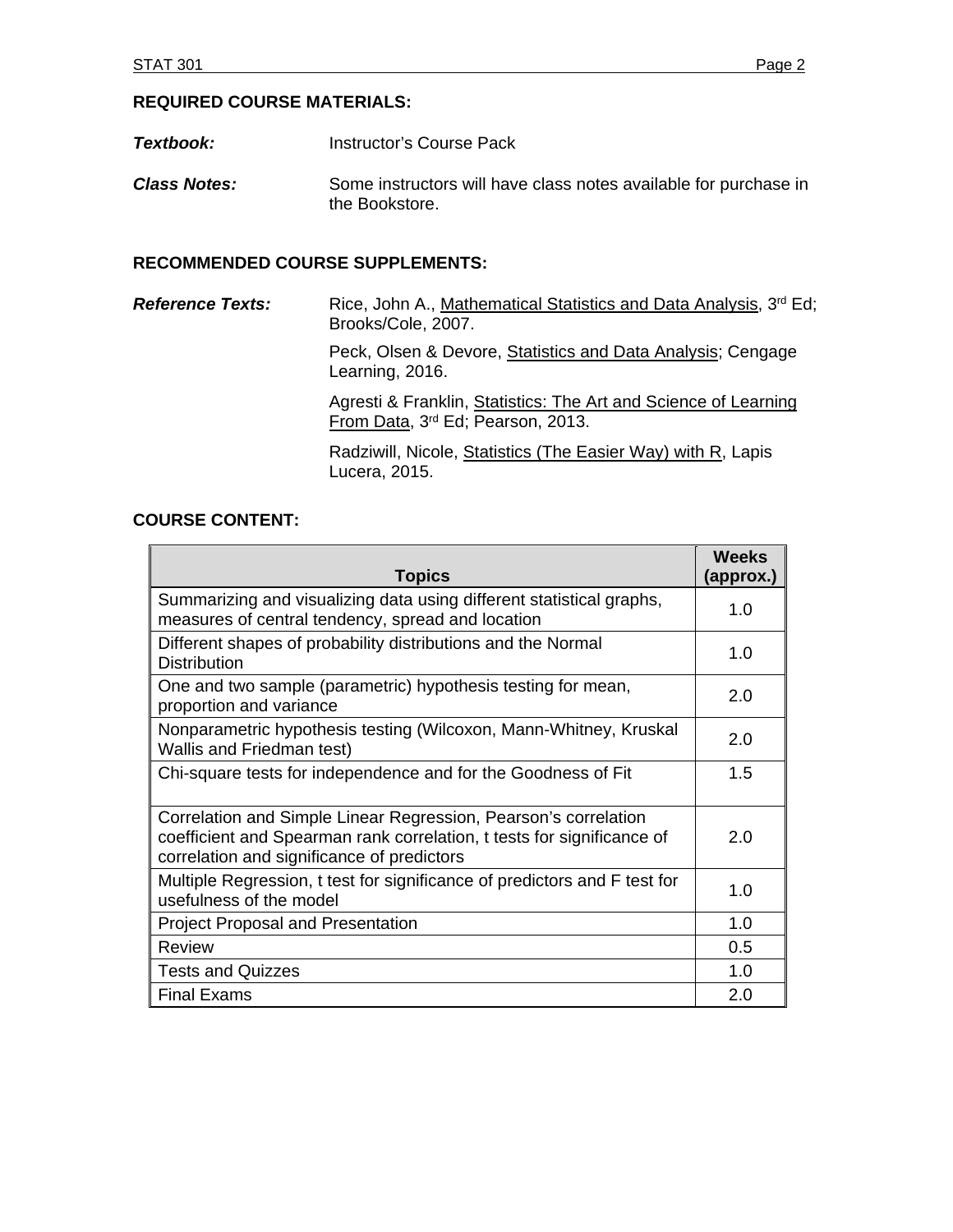## **EVALUATION PROFILE:**

Final grades for the course will be computed based on the following schedule:

| Tests, Quizzes, Assignments | *45%    |
|-----------------------------|---------|
| Project                     | 10%     |
| <b>Final Exam</b>           | $*35\%$ |
| Personal Evaluation         | 10%     |
| <b>TOTAL</b>                | 100%    |

If the percentage achieved on the Final Exam is higher than the percentage achieved on the "Tests, Quizzes, Assignments" component, then the Final Exam weight will be increased to 45% and the Tests, Quizzes, Assignments component will be decreased to 35%.

 While the weighting of individual tests, etc. is at the discretion of the instructor, no single term test will exceed 25% of the final total. The weight of tests, quizzes and assignments will be announced in class in advance.

#### **PERSONAL EVALUATION:**

In the absence of exceptional circumstances, which are evaluated at the instructor's discretion, the personal evaluation component of the final grade will be pro-rated to the rest of the grade. For example, a 10% personal evaluation component would be determined by dividing the remaining mark out of 90 by 9. The most common circumstance justifying an increased personal evaluation mark is a student's improved performance in the final examination relative to the term work, which the instructor feels justifies an elevated letter grade.

#### **SUPPLEMENTAL 4TH HOUR ACTIVITY:**

 Each section has, in addition to the 3 hours of scheduled classroom time per week, a supplemental activity. This activity might be a scheduled tutorial or lab, an on-line activity, a group meeting, or some other activity as indicated by the instructor. Students are expected to participate in this additional activity. If this is not possible, students should consult their instructor to determine how this missed activity can be completed. It is in the student's best interest to ensure that any missed course activity is completed.

**GRADING PROFILE:** Letter grades will be assigned according to the following guidelines:

|  |                                                             | $A+90-100\%$   B+ 77 - 79%   C+ 67 - 69%   D 50 - 59% |  |
|--|-------------------------------------------------------------|-------------------------------------------------------|--|
|  |                                                             | $A$ 85-89% B 73-76% C 63-66% F 0-49%                  |  |
|  | $\vert$ A- 80 - 84% $\vert$ B- 70 - 72% $\vert$ C- 60 - 62% |                                                       |  |

Students should refer to the University Calendar for the effect of the above grades on grade point average.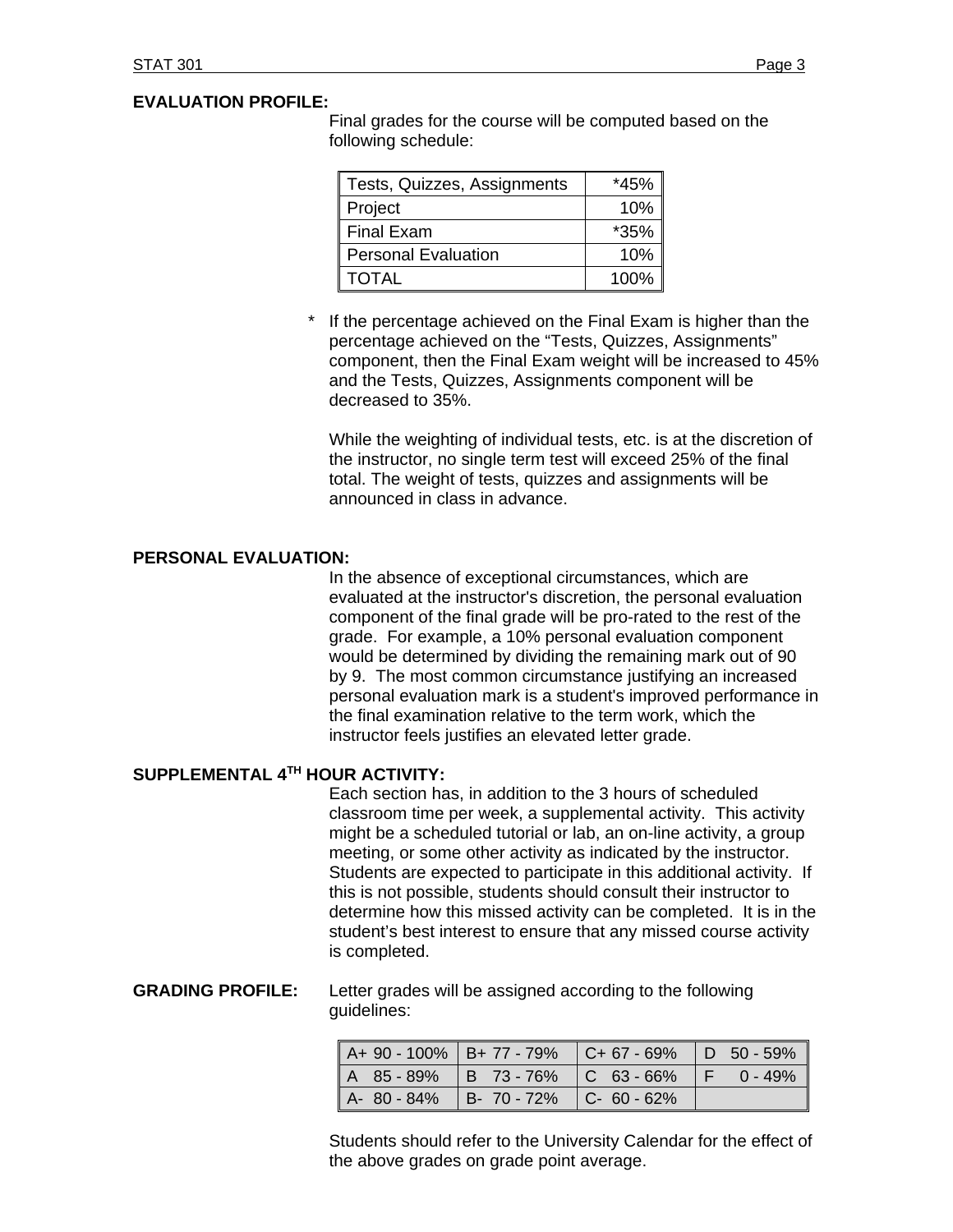| <b>TESTS:</b>               | Dates for tests will be announced beforehand in class.                                                                                                                                                                                                                                                                                            |  |
|-----------------------------|---------------------------------------------------------------------------------------------------------------------------------------------------------------------------------------------------------------------------------------------------------------------------------------------------------------------------------------------------|--|
| <b>HOMEWORK:</b>            | It is expected that students spend at least 8 hours per week<br>doing course work outside of class time.                                                                                                                                                                                                                                          |  |
| <b>ASSIGNMENTS:</b>         | Assignments are due at the beginning of class, unless otherwise<br>announced. Late assignments may receive a grade of zero.                                                                                                                                                                                                                       |  |
| <b>OPERATIONAL DETAILS:</b> |                                                                                                                                                                                                                                                                                                                                                   |  |
| <b>University Policies:</b> | Capilano University has policies on Academic Appeals (including<br>appeal of final grade), Student Conduct, Cheating and<br>Plagiarism, Academic Probation and other education issues.<br>These and other policies are available on the University website.                                                                                       |  |
| <b>Attendance:</b>          | Regular attendance is essential. If classes are missed, it is the<br>student's responsibility to become aware of all information given<br>out in the classes or tutorials, including times of examinations<br>and assignment deadlines.                                                                                                           |  |
| <b>Missed Exams:</b>        | Normally, a score of zero will be given for a missed exam, test,<br>quiz, lab, etc. In some exceptional situations, the student will be<br>permitted to write a make-up test, defer the lab to a later date or<br>to replace the score by other marks.                                                                                            |  |
|                             | The situations in which a score of zero may be avoided are those<br>for which the student meets all of the following conditions:                                                                                                                                                                                                                  |  |
|                             | 1. Circumstances clearly beyond the control of the student<br>caused the exam, test, quiz, lab, etc. to be missed. Such<br>circumstances include serious illness or injury, or death of<br>close family member. They do <b>NOT</b> include forgetting about<br>the test, lack of preparation for the test, work-related or social<br>obligations. |  |
|                             | 2. The student has notified the instructor (or the Science,<br>Technology, Engineering and Mathematics (STEM) office<br>staff, if the instructor is not available) about the missed exam,<br>test, quiz, lab, etc. Such notification MUST occur in advance,<br>if possible, or at the latest, on the day of the exam, test, quiz,<br>lab, etc.    |  |
|                             | 3. Proof of the circumstances is provided. Proper proof of<br>illness or injury requires a medical certificate from a doctor.                                                                                                                                                                                                                     |  |
|                             | 4. The student has been fully participating in the course up until<br>the circumstances that prevented the writing of the exam,<br>test, quiz, lab, etc. Fully participating means attending<br>almost all of the classes and turning in almost all<br>assignments in the course.                                                                 |  |
|                             |                                                                                                                                                                                                                                                                                                                                                   |  |

The options offered to the student who meets the four conditions are decided by the instructor. They will not necessarily meet the convenience of the student.